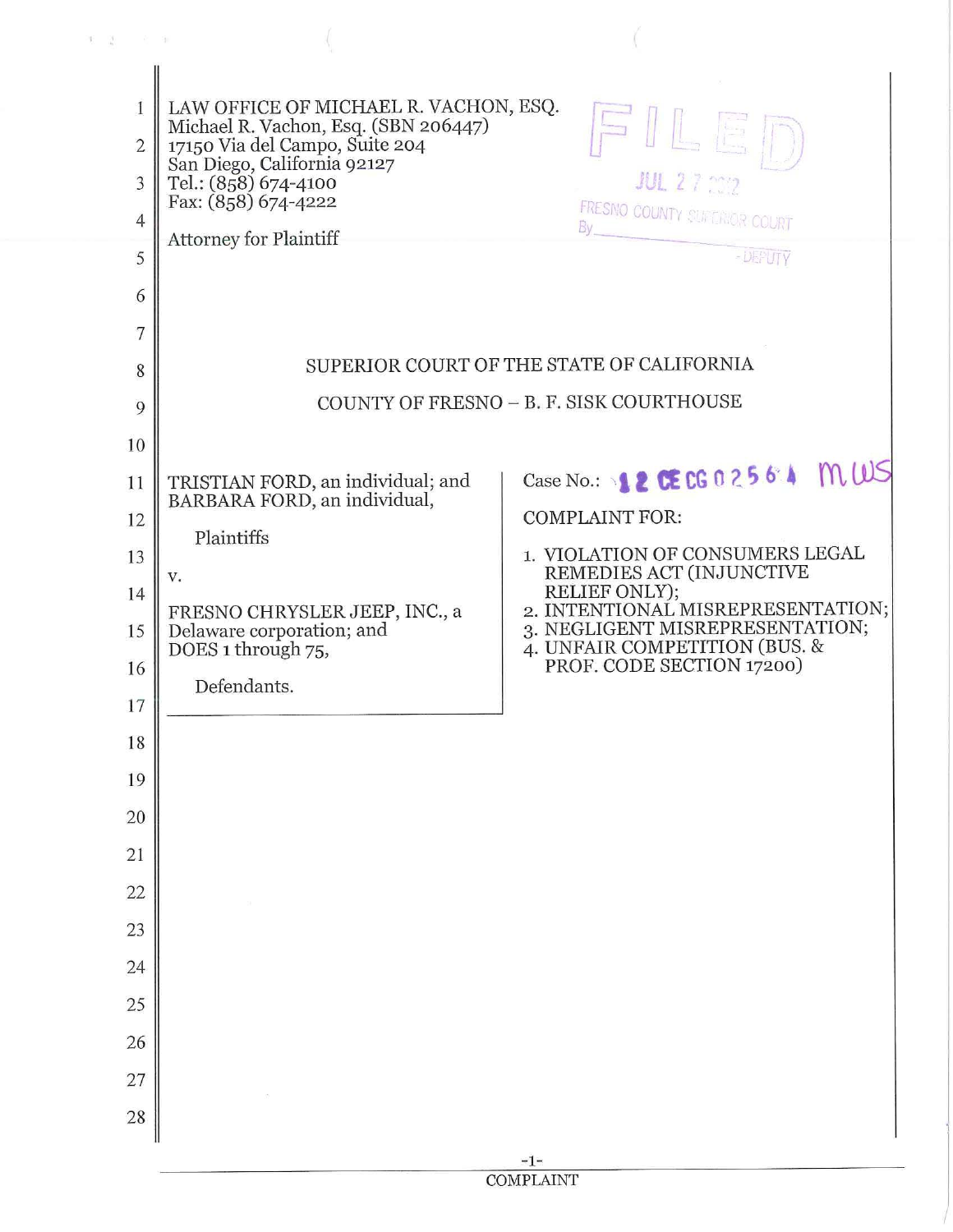1 2 3 4 5 6 7 8 9 10 11 12 13 14 15 16 17 SUMMARY 1. This lawsuit arises out of Plaintiffs' purchase of a so-called "certified" use automobile. Defendant Fresno Chrysler Jeep, Inc. (a used car dealer) tricked Plaintiff into buying a used 2007 Jeep Compass by telling them that it was "certified," had bee rigorously inspected, and was in excellent mechanical condition. However, th Dealership knew that, in reality, the Jeep Compass had been in a severe accident i which it sustained frame damage. 2. The Dealership's conduct amounts to common law fraud, violation of the Consumers Legal Remedies Act, and unfair competition. Plaintiffs are entitled t rescind the vehicle purchase, to recover compensatory and punitive damages, and to a injunction preventing the Dealership from engaging in future illegal conduct. 3. 4. 5. PARTIES Plaintiff Tristian Ford is an individual residing in Madera, California. Plaintiff Barbara Ford is an individual residing in Hanford, California. Defendant Fresno Chrysler Jeep, Inc. is a Delaware corporation that at al 18 material times has been doing business as "Fresno Chrysler Jeep" at 4880 No. 19 20 21 22 23 24 25 26 27 28 Blackstone, Fresno, California. Defendant Fresno Chrysler Jeep, Inc. is hereafte referred to as the "Dealership" or the "Dealer." 6. Plaintiffs do not know the true names and capacities, whether corporate, partnership, associate, individual, or otherwise, of defendants sued herein as Does through 75, inclusive, and thus name them under the provisions of Section 474 of th California Code of Civil Procedure. Defendants Does 1 through 75 are in some manne responsible for the acts set forth herein, and are legally liable to Plaintiffs. Plaintiffs wil set forth the true names of the fictitiously-named defendants together with appropriat charging allegations when ascertained.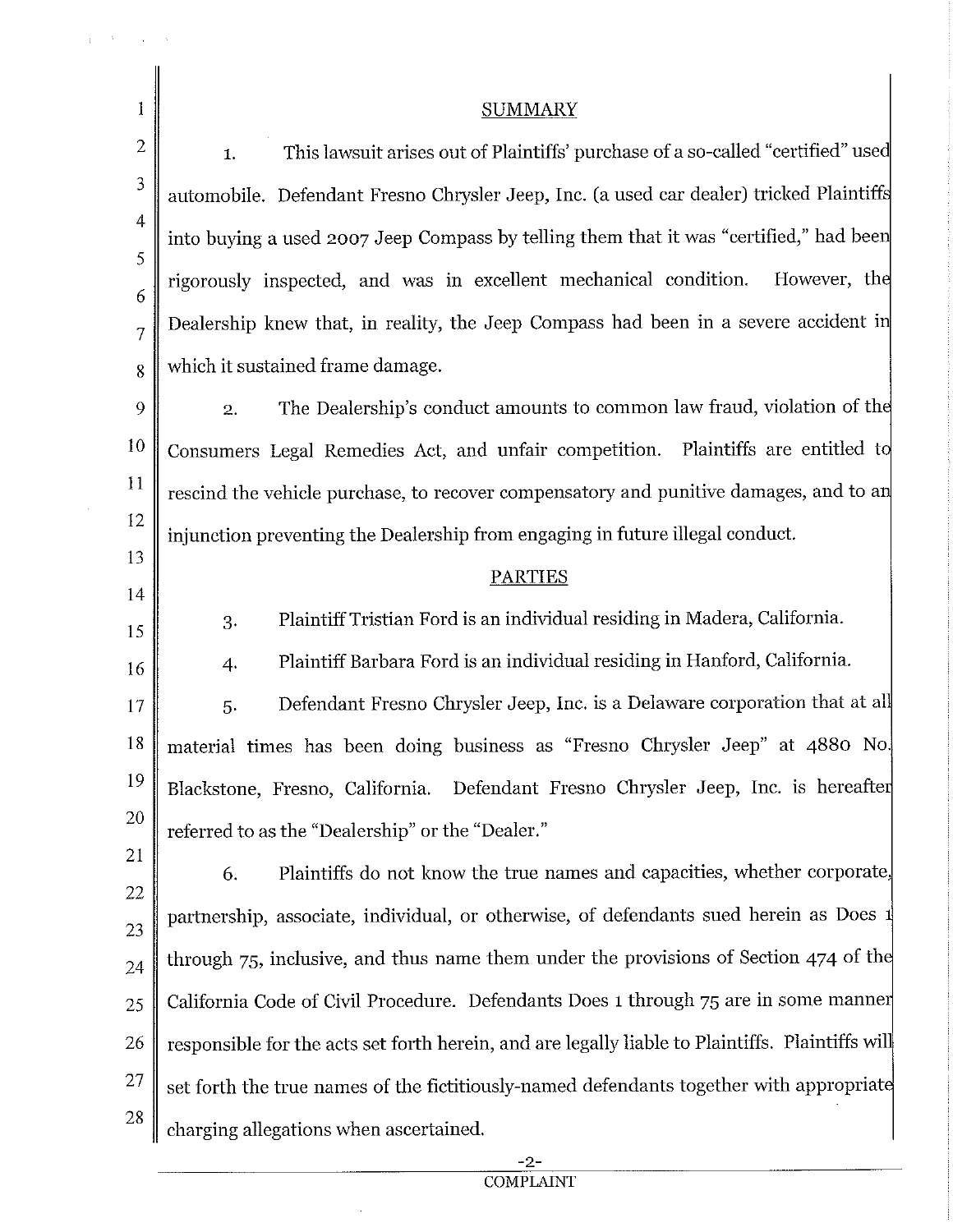| 1              | All acts of corporate employees were authorized or ratified by an officer,<br>7.          |  |  |  |
|----------------|-------------------------------------------------------------------------------------------|--|--|--|
| $\overline{2}$ | director, or managing agent of the corporate employer.                                    |  |  |  |
| 3              | FACTS                                                                                     |  |  |  |
| 4              | Plaintiffs allege as follows, on information and belief, formed after an<br>8.            |  |  |  |
| 5              | inquiry reasonable under the circumstances:                                               |  |  |  |
| 6<br>7         | On or about June 14, 2010, Plaintiffs visited the Dealership and viewed<br>9.             |  |  |  |
| 8              | Compass with vehicle<br>identification<br>number<br>certain<br>Jeep<br>that<br>2007       |  |  |  |
| 9              | 1J8FF47W27D396759 (the "Jeep Compass"). The Dealership represented both orally            |  |  |  |
| 10             | and in writing that the Jeep Compass was a "certified" used vehicle, that it had been     |  |  |  |
| 11             | rigorously inspected, that its vehicle history had been checked, that it was in excellent |  |  |  |
| 12             | mechanical condition, and that it had a clean history. The Dealership explicitly and      |  |  |  |
| 13             | specifically represented that the Jeep Compass had not previously sustained frame         |  |  |  |
| 14             | damage.                                                                                   |  |  |  |
| 15             | Reasonably relying upon the Dealership's representations, Plaintiffs<br>10.               |  |  |  |
| 16             |                                                                                           |  |  |  |
| 17             | purchased the Jeep Compass from the Dealership.                                           |  |  |  |
| 18             | Plaintiffs subsequently discovered that the Jeep Compass had been in a<br>11.             |  |  |  |
| 19             | severe collision, and had sustained frame damage.                                         |  |  |  |
| 20             | The Dealership knew about this pre-existing damage, but deliberately<br>12.               |  |  |  |
| 21             | concealed it from and did not disclose it to Plaintiffs.                                  |  |  |  |
| 22<br>23       | The Dealership's above-stated conduct was malicious, fraudulent, and<br>13.               |  |  |  |
| 24             | oppressive.                                                                               |  |  |  |
| 25             | FIRST CAUSE OF ACTION                                                                     |  |  |  |
| 26             | Consumers Legal Remedies Act - Injunctive Relief Only                                     |  |  |  |
| 27             | Plaintiffs hereby incorporate by reference the allegations in Paragraphs 1<br>14.         |  |  |  |
| 28             |                                                                                           |  |  |  |
|                | through 13.                                                                               |  |  |  |

 $\bar{\gamma}$ 

 $\omega = \frac{1}{4}$  , where  $\omega = 0$ 

 $\frac{-3}{COMPLANT}$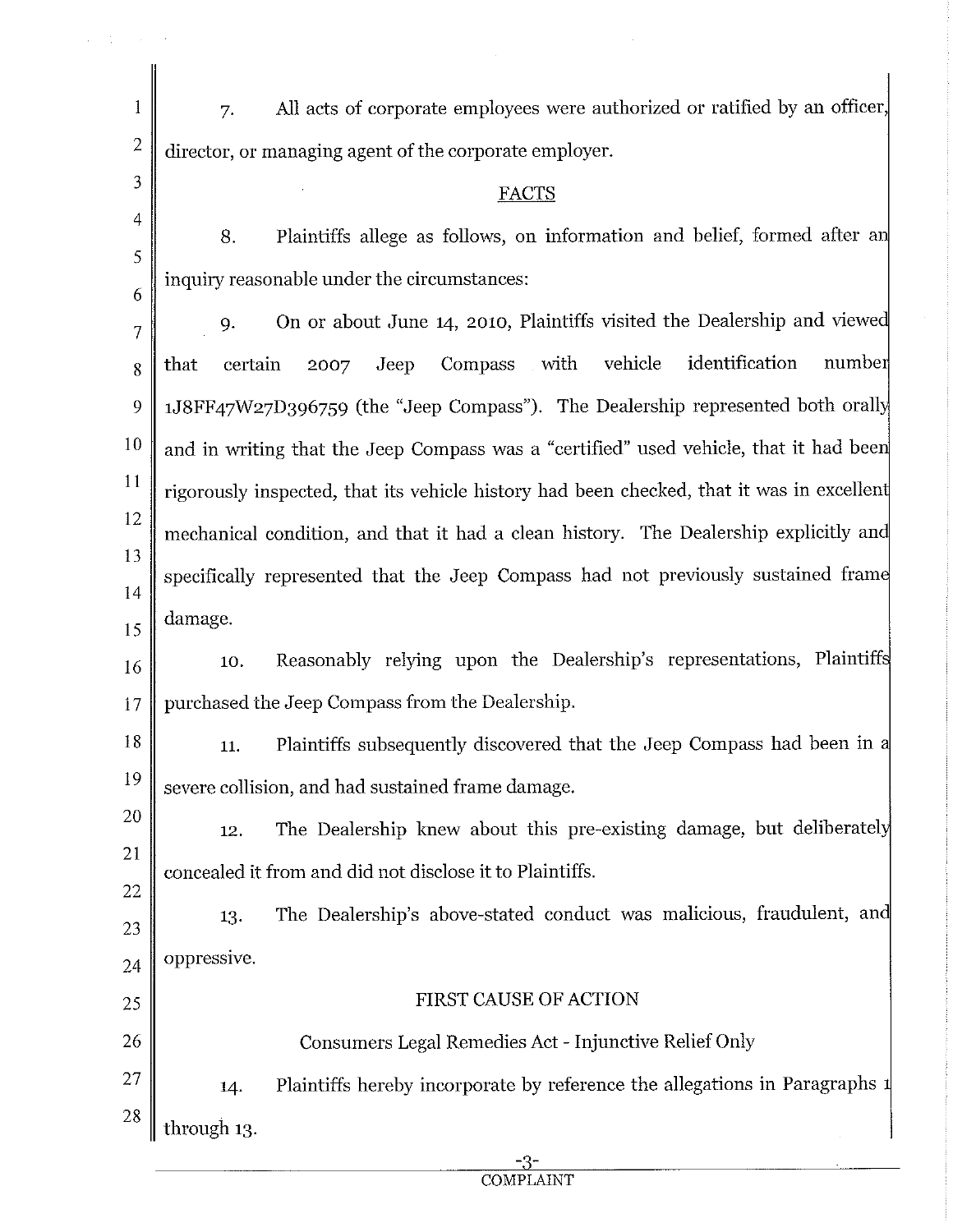2 15. The Jeep Compass is a "good" under the CLRA, that was bought for us primarily for personal, family or household purposes.

3 4

5

6

1

16. Plaintiffs are "consumers" under the CLRA.

17. The advertisement and the sale of the Jeep Compass to Plaintiffs ar "transactions" under the CLRA.

7 8 9 10 11 12 13 14 15 16 17 18 19 20 21 22 18. The CLRA prohibits numerous unlawful business acts, including: (i misrepresenting the source, sponsorship, approval, or certification of goods or services; (ii) representing that goods or services have sponsorship, approval, characteristics, ingredients, uses, benefits, or quantities which they do not have or that a person ha sponsorship, approval, status, affiliation, or connection which he or she does not have; (iii) representing that goods or services are of a particular standard, quality, or grade, o that goods are of a particular style or model, if they are another; (iv) misrepresenting th source, sponsorship, approval, or certification of goods; (v) advertising goods or service with intent not to sell them as advertised; (vi) representing that a transaction confers or involves rights, remedies, or obligations which it does not have or involve, or which ar prohibited by law; (vii) inserting an unconscionable provision into a contract; and (viii) representing that a used vehicle is "certified" if a car dealer knows or should know tha the vehicle has sustained frame damage. The CLRA also prohibits the omission o statements, where there exists a duty to make a statement or disclosure.

23 24 25 26 27 19. The Dealership had a duty to disclose the known accident damage becaus (1) such disclosure was necessary in order to make its other statements not misleading; (2) it was a known material fact; (3) the Dealership knew that it had exclusiv knowledge that was not accessible to Plaintiff; and (4) it was reasonable for Plaintiff t expect disclosure of such facts.

28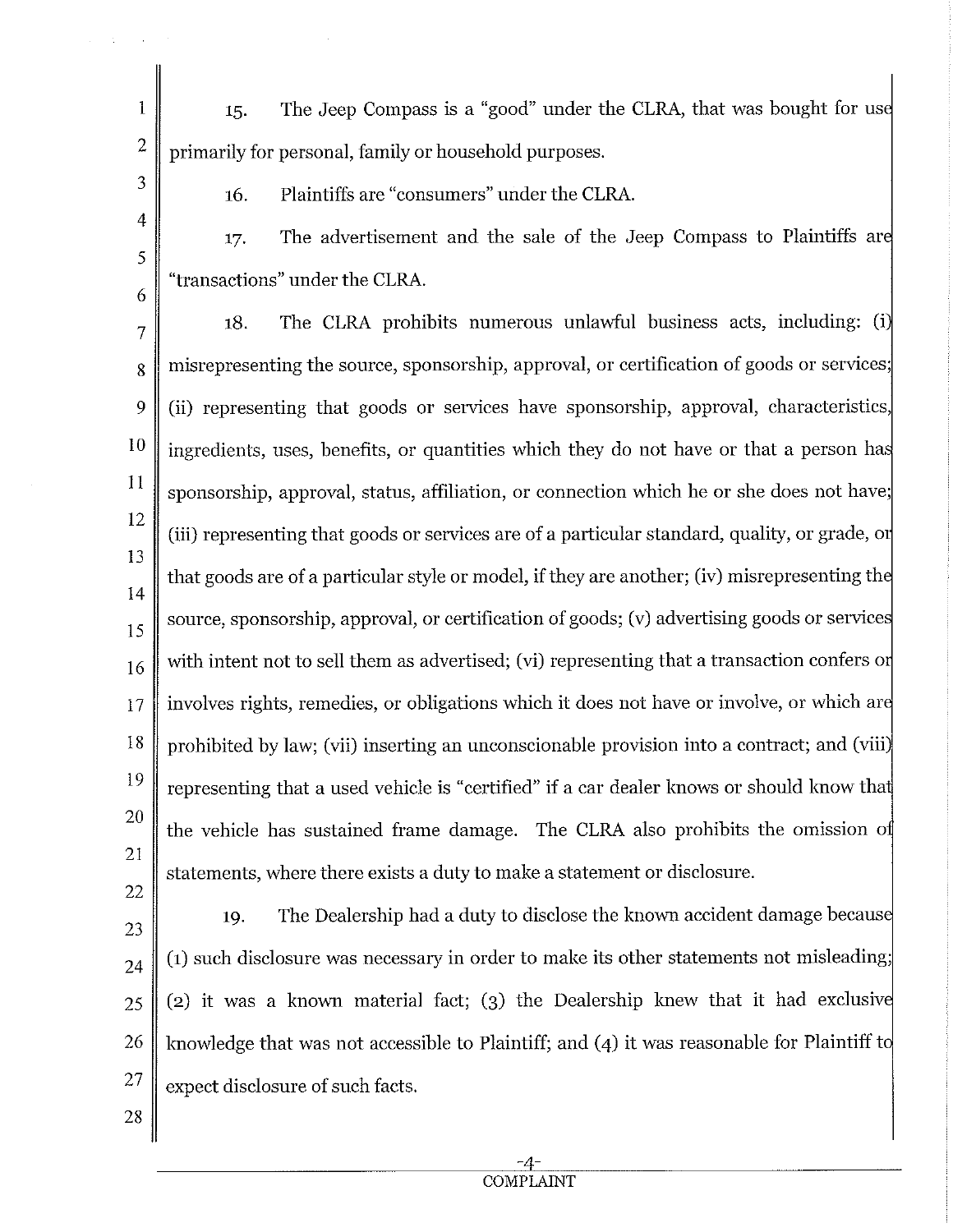20. The Dealership violated the CLRA by: (1) misrepresenting the mechanica condition of the Jeep Compass; (2) concealing and failing to disclose that the Jee Compass had previously been in a material accident; and (3) concealing and failing t disclose that the Jeep Compass had frame damage.

1

2

3

4

5

28

6 7 8 9 21. Plaintiffs are concurrently serving the Dealership with a CLRA notificatio and demand letter via certified mail, return receipt requested. The notice letter set forth the relevant facts, notifies the Dealership of its CLRA violations, and requests tha the Dealership promptly remedy those violations.

10 11 12 13 14 15 16 22. Under the CLRA, a plaintiff may without prior notification file a complain alleging violations of the CLRA that seeks injunctive relief only. Then, if the defendant does not remedy the CLRA violations within 30 days of notification, the plaintiff ma amend her or his CLRA causes of action without leave of court to add claims fo damages. Plaintiff will amend this complaint to add damages claims if the Dealershi does not remedy its violations within the statutory period.

17 23. Under the CLRA, Plaintiffs are entitled to a permanent injunctio 18 prohibiting practices that violate the CLRA.

19 20 21 22 23 24 24. The Dealership has an illegal pattern and practice of: (1) misrepresentin the mechanical condition of vehicles that it sells to the public; (2) concealing and failin to disclose known accident damage; and (3) advertising and selling vehicles a "certified" which the Dealer knows or should know to have sustained frame damage o other material accident damage.

25 26 27 25. Plaintiffs are entitled to a permanent injunction that compels th Dealership to notify all consumers who have been victims of the above-described illega conduct, and enjoining the Dealership from such further acts of illegal conduct.

> -5- COMPLAINT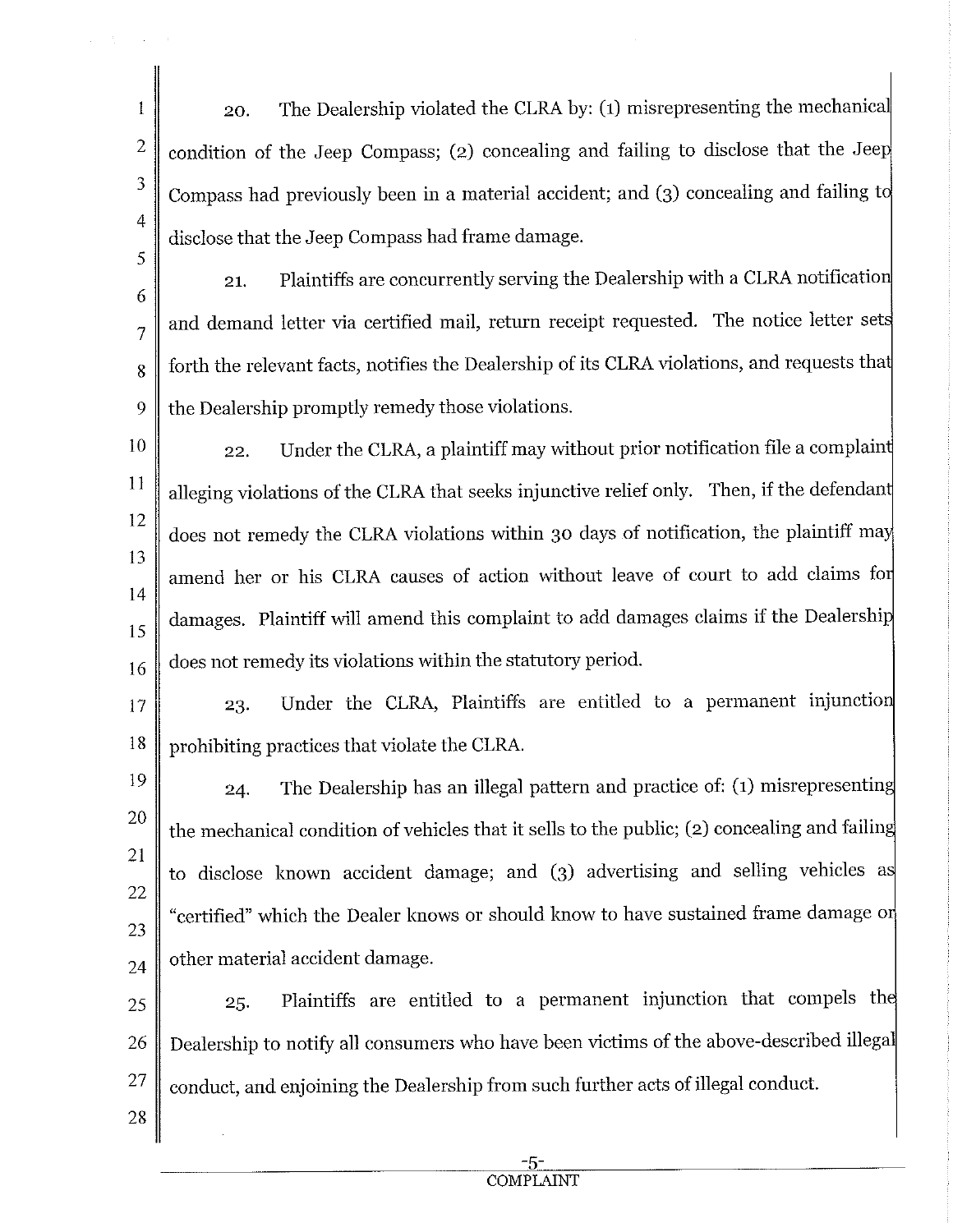| 1              | Plaintiffs are also entitled to recover their attorneys' fees, costs, and<br>26.             |  |  |  |
|----------------|----------------------------------------------------------------------------------------------|--|--|--|
| $\mathbf{2}$   | expenses.                                                                                    |  |  |  |
| 3              | <b>SECOND CAUSE OF ACTION</b>                                                                |  |  |  |
| 4              | Intentional Misrepresentation                                                                |  |  |  |
| 5              | Plaintiffs incorporate by reference the allegations in Paragraphs 1 through<br>27.           |  |  |  |
| 6              |                                                                                              |  |  |  |
| $\overline{7}$ | 26.                                                                                          |  |  |  |
| 8              | At the time of purchase, and afterwards, the Dealership made the<br>28.                      |  |  |  |
| 9              | misrepresentations as set forth above. These misrepresentations included, but are not        |  |  |  |
| 10             | limited to the following: (1) that the Jeep Compass had been inspected and was in            |  |  |  |
| 11             | excellent condition; (2) that the Jeep Compass qualified for the label of a "certified" used |  |  |  |
| 12             | vehicle; and (3) that the Jeep Compass had not previously sustained frame damage.            |  |  |  |
| 13             | The Dealership omitted from the statements it made material facts, the<br>29.                |  |  |  |
| 14             |                                                                                              |  |  |  |
| 15             | disclosure of which was necessary, (1) in order to make its other statements not             |  |  |  |
| 16             | misleading; (2) because they were known materials facts; (3) because the Dealership          |  |  |  |
| 17             | knew that it had exclusive knowledge that was not accessible to Plaintiffs; and (4)          |  |  |  |
| 18             | These<br>because it was reasonable for Plaintiffs to expect disclosure of such facts.        |  |  |  |
| 19             | omissions include, but are not limited to the following: (1) that the Jeep Compass had       |  |  |  |
| 20             | previously been in a material accident; and (2) that the Jeep Compass had sustained          |  |  |  |
| 21             | frame damage.                                                                                |  |  |  |
| 22             |                                                                                              |  |  |  |
| 23             | At all times the Dealership either had actual or constructive notice of the<br>30.           |  |  |  |
| 24             | true facts but nonetheless intentionally or recklessly concealed these facts from            |  |  |  |
| 25             | Plaintiffs.                                                                                  |  |  |  |
| 26             | The Dealership made these representations and omitted material facts<br>31.                  |  |  |  |
| 27             | with the intent to defraud Plaintiffs and to induce Plaintiffs to purchase the Jeep          |  |  |  |
| 28             | Compass and pay an inflated sales price. At the time Plaintiffs purchased the Jeep           |  |  |  |

 $\frac{1}{2} \left( \frac{1}{2} \right)$ 

 $\ddot{\phantom{a}}$ 

 $\sim$   $\sim$ 

-6-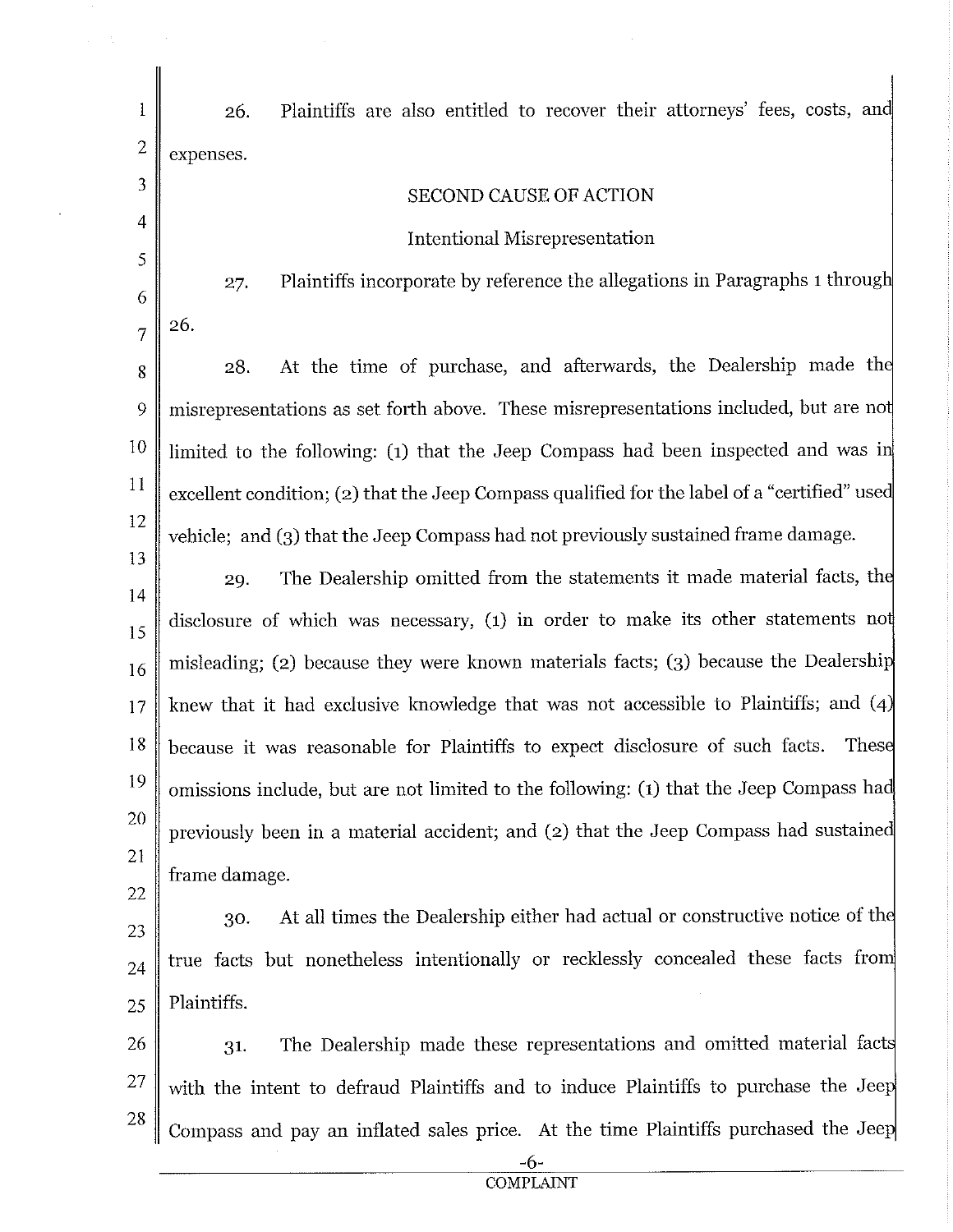$\mathbf{1}$ Compass they did not know, or have reason to know, that the Dealership was makin 2 false and misleading representations and had omitted material facts. Plaintiffs acted i 3 justifiable reliance upon the truth of the representations which misled them as to the 4 nature and extent of the facts concealed. Plaintiffs were justified in their reliance, as th 5 Dealership held itself out as professionals in the automotive sales industry, and 6 Plaintiffs had no reason to doubt such representations. 7 32. As a direct and proximate result of the Dealer's fraudulent representation 8 and omissions of material facts, Plaintiffs suffered damages, including actual, general, 9 10 consequential and incidental damages according to proof at trial. 11 33. Plaintiffs are also entitled to punitive damages. 12 34. The Dealership committed fraud in the inducement of the purchas 13 contract for the Jeep Compass, and Plaintiffs are therefore entitled to rescission an 14 restitution in an amount according to proof at trial. 15 THIRD CAUSE OF ACTION 16 Negligent Misrepresentation 17 18 35. Plaintiff incorporates by reference the allegations in paragraphs 1 throug 19 34. 20 36. As an alternative to Plaintiffs' cause of action for Intentiona 21 Misrepresentation, Plaintiffs allege that the Dealer's misrepresentations were mad 22 negligently, if not intentionally. 23 37. The representations made by the Dealership were not true. 24 38. Regardless of its actual belief, the Dealership made the representation 25  $26 \parallel$  without any reasonable grounds for believing them to be true. 27 39. The Dealership failed to exercise due care in ascertaining the accuracy o 28 the representations made to Plaintiffs.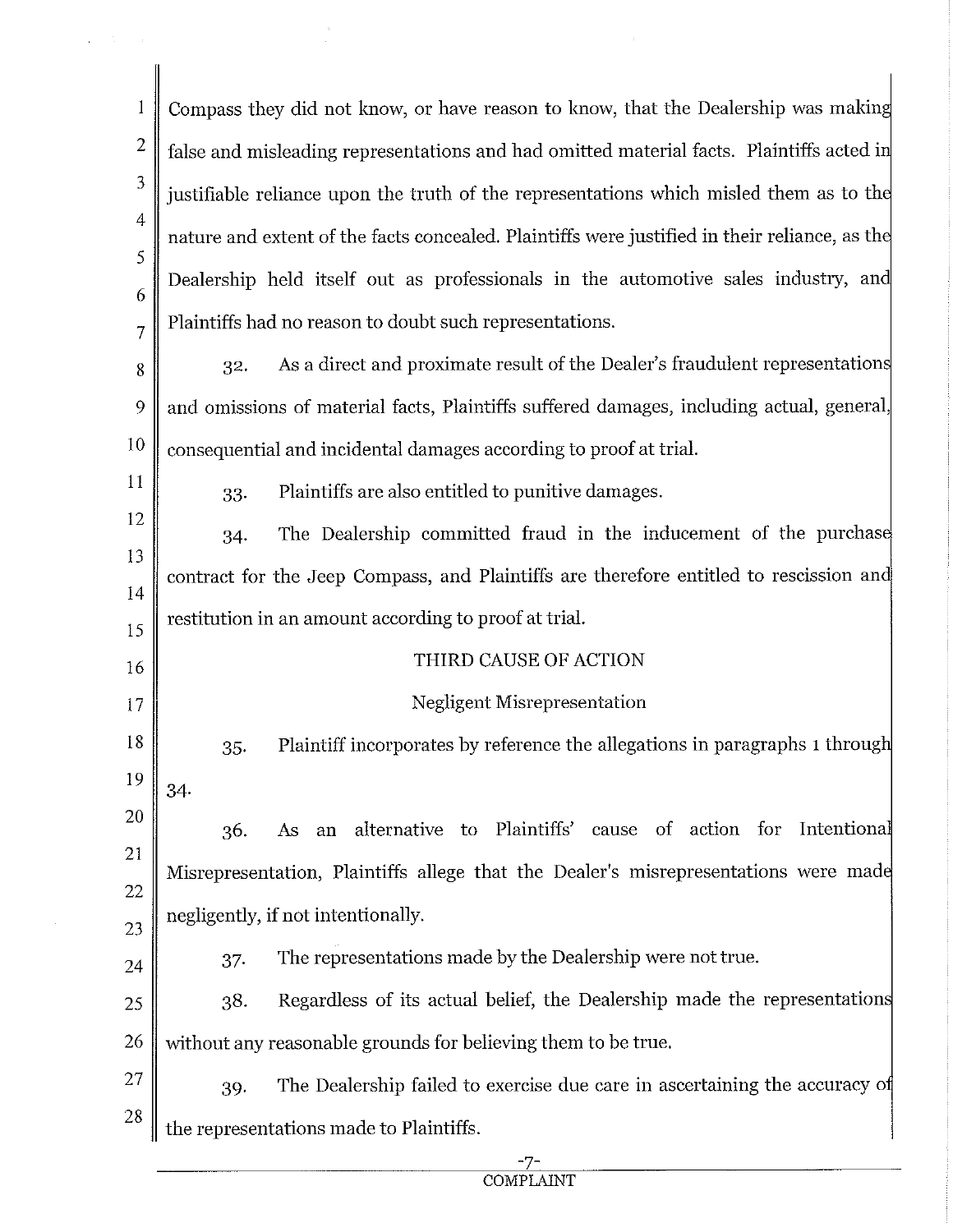| 1              | The Dealership made the representations for the purpose of inducing<br>40.                  |  |  |  |  |
|----------------|---------------------------------------------------------------------------------------------|--|--|--|--|
| $\overline{2}$ | Plaintiffs to rely upon them, and to act or refrain from acting in reliance thereon.        |  |  |  |  |
| 3              | Plaintiffs were unaware of the falsity of the representations and acted in<br>41.           |  |  |  |  |
| $\overline{4}$ | reliance upon the truth of those representations, and were justified in relying upon        |  |  |  |  |
| 5              | those representations.                                                                      |  |  |  |  |
| 6              | As a direct and proximate result of the Dealer's<br>negligent<br>42.                        |  |  |  |  |
| 7              | misrepresentations of material fact, Plaintiffs suffered damages, including actual,         |  |  |  |  |
| 8              |                                                                                             |  |  |  |  |
| 9              | consequential, and incidental damages according to proof of trial.                          |  |  |  |  |
| 10             | Plaintiffs are also entitled to punitive damages.<br>43.                                    |  |  |  |  |
| 11<br>12       | Plaintiffs hereby allege fraud in the inducement to enter into the sales<br>44.             |  |  |  |  |
| 13             | contract, and therefore are entitled to rescission and restitution in an amount according   |  |  |  |  |
| 14             | to proof at trial.                                                                          |  |  |  |  |
| 15             | FOURTH CAUSE OF ACTION                                                                      |  |  |  |  |
| 16             | Unfair Competition                                                                          |  |  |  |  |
| 17             | Plaintiffs hereby incorporate by reference the allegations in Paragraphs 1<br>45.           |  |  |  |  |
| 18             | through 44.                                                                                 |  |  |  |  |
| 19             | The Dealership's acts, omissions, misrepresentations, practices, and non-<br>46.            |  |  |  |  |
| 20             | disclosures constitute unlawful, unfair, and fraudulent business acts and practices         |  |  |  |  |
| 21             | within the meaning of California Business & Professions Code Sections 17200 et seq.         |  |  |  |  |
| 22             | The Dealership has engaged in "unlawful" business acts and practices by:<br>47.             |  |  |  |  |
| 23             | (1) misrepresenting the mechanical condition of vehicles that it sells to the public; $(2)$ |  |  |  |  |
| 24             |                                                                                             |  |  |  |  |
| 25             | concealing and failing to disclose known accident damage; and (3) advertising and           |  |  |  |  |
| 26             | selling vehicles as "certified" which the Dealer knows or should know to have sustained     |  |  |  |  |
| 27             | frame damage or other material accident damage. These acts and practices were               |  |  |  |  |
| 28             |                                                                                             |  |  |  |  |

 $\frac{1}{2} \int_{\mathbb{R}^2} \left| \nabla \phi \right| \, d\mathbf{x} = \frac{1}{2} \int_{\mathbb{R}^2} \left| \nabla \phi \right| \, d\mathbf{x}$ 

 $\mathcal{A}_{\mathcal{A}}$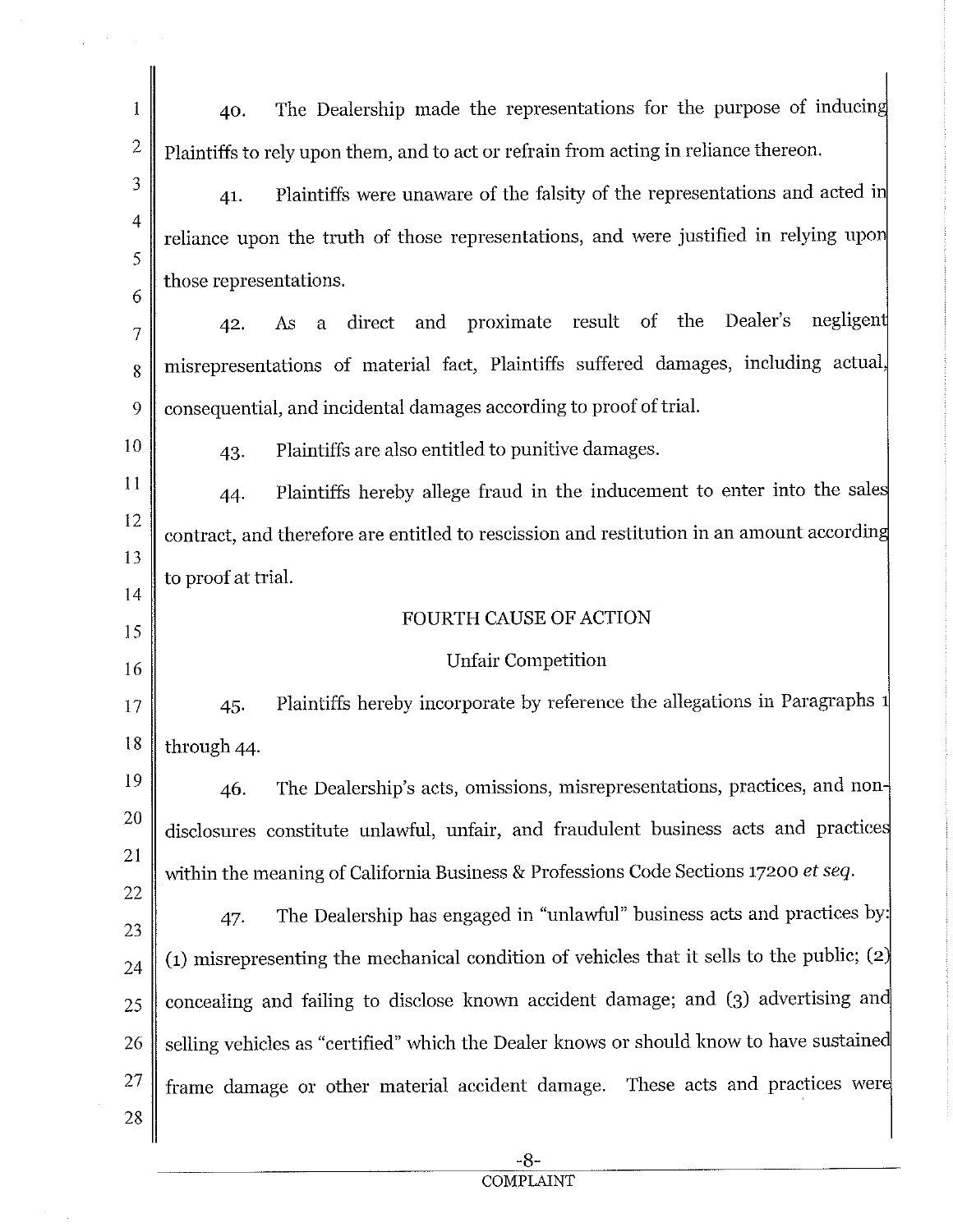intended to and did violate California Civil Code Section 1709 *et seq.,* the CLRA, an Vehicle Code Section 11713.18.

48. The Dealership has also engaged in "fraudulent" business acts or practice in that the representations and omissions of material fact described above have tendency and likelihood to deceive lessees of these vehicles and the general public.

7 8 9 10 11 12 49. The Dealership has also engaged in "unfair" business acts or practices i that the justification for selling and leasing vehicles based on the misrepresentation and omissions of material fact delineated above is outweighed by the gravity of th resulting harm, particularly considering the available alternatives, and offends publi policy, is immoral, unscrupulous, unethical, and offensive, or causes substantial inju to consumers.

14 15 16 17 18 50. The above described unlawful, fraudulent, or unfair business acts an practices conducted by the Dealership continue to this day and present a threat t Plaintiffs and the general public in that the Dealership has failed to publicly acknowledge the wrongfulness of its actions and provide full equitable injunctive an monetary relief as required by the statute.

28

1

2

3

4

5

6

13

51. Pursuant to California Business & Professions Code Section 17203, Plaintiffs seek an order of this Court requiring the Dealership to immediately cease sue acts of unfair competition and enjoining the Dealership from continuing to conduc business via the unlawful, fraudulent, and/or unfair business acts and practices set forth in this Complaint and from failing to fully disclose the true nature of thei misrepresentations, and ordering the Dealership to engage in a corrective notice an advertising campaign. Plaintiffs additionally request an order from the Court requiring that the Dealership provide complete equitable monetary relief so as to prevent the Dealership from benefitting from the practices that constitute unfair competition or th